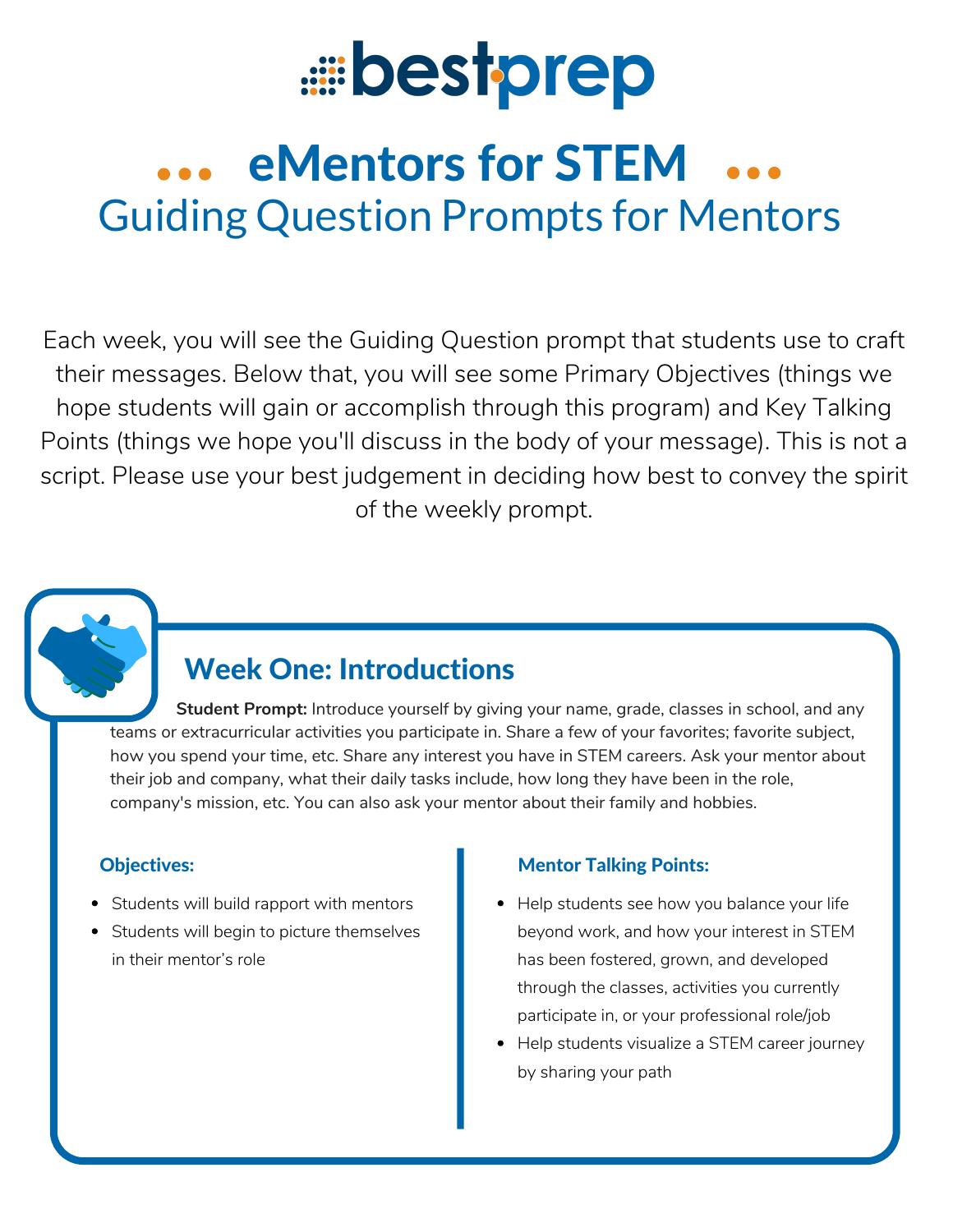## Week Two: College Exploration & Parallel Planning

**Student Prompt:** Share about the post-secondary options/colleges you've heard of, researched and/or visited. Share any steps you have taken toward a post-secondary path that interests you. Ask your mentor about the college(s) they attended and what drew them to that school. Ask if they changed schools or majors along the way. Ask how or in what ways they've continued to grow their skills and how they are preparing for their next career move. Ask about early experiences they had that drew them into STEM. Share about any experiences you've had that piqued your interest in STEM.

- Students will understand the college and career timeline and the steps necessary for pursuing postsecondary education
- Students will understand the importance of parallel planning; having 2 or more college options, 2 or more major choices, etc.
- Students will consider personal decisions in their pathway planning process
- Students will see the value in being a lifelong learner

### Objectives: Mentor Talking Points:

- Definition of parallel planning is the process of preparing for success by setting two or more series of events in motion with equally (or nearly equally) satisfying outcomes. Parallel planning maintains multiple pathways and enables an individual to nimbly adapt to changing circumstances, promoting resilience.
- Help students see how decisions they make now will influence their life
- Share the steps you took to choose your post-secondary school and education path
- Help students understand the value of having a parallel/alternate plan to reach their goal; share where you've had another plan
- Explain that changing the goal or narrowing the vision along the way is acceptable and okay
- Share how you continue to grow your skills and the value of being a lifelong learner

## Week Three: Values & Time Management

**Student Prompt:** Discuss how you stay organized and how you manage your time. Do you use a planner, electronic calendar, etc. Ask your mentor how they plan their time; what tools do they use and how do they fit everything in. Ask them to share how they find balance between priorities like work, family, hobbies, etc. Ask about allocating time to complete tasks, assignments and projects. Ask your mentor to give specific examples of how their values (what's important) help them determine how they spend their time. Ask for tips on managing your time and fitting in the things that are important.

- Students will explore how values and interests inform and are informed by our experiences
- Students will begin to understand how values impact time management and choices

- Share about meetings you attend at work; how you prepare, how long they are, whom do you meet with and why
- Help students see the alignment between how you use your time and how it aligns with your values and what you view as important; some examples include: how you spend your nonwork time and what you do purposely do with that time. Be intentional with your answer by providing examples such as: I spend time with my friends because I value friendships, or, I am a President of my local Park Board because...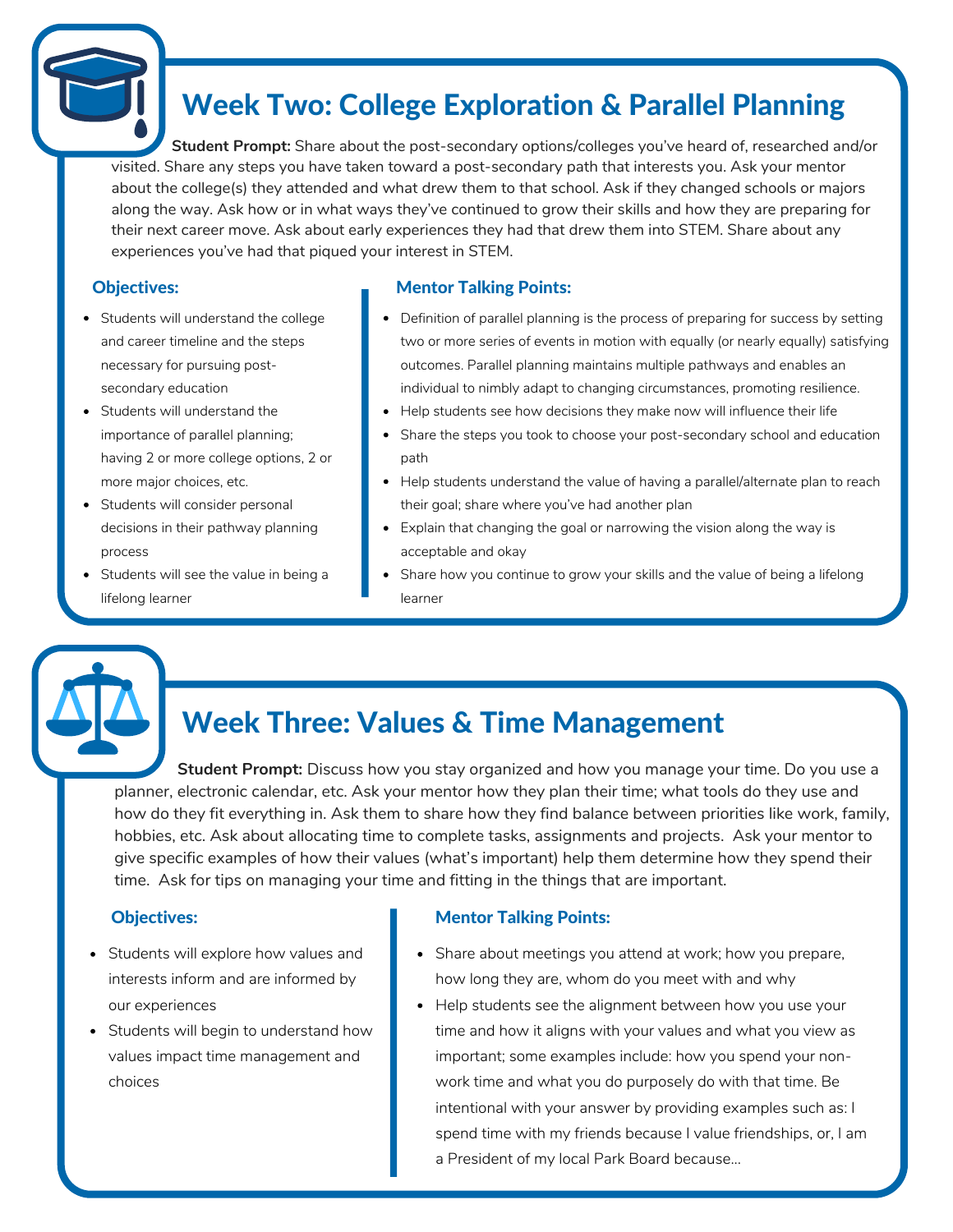

## Week Four: Engagement Beyond the Classroom

**Student Prompt:** Employers tell us their top job candidates have a resume that includes activities and experiences outside the classroom which teach skills beyond academics. Share with your mentor the activities you participate in outside of class; this could include extracurriculars, teams, clubs, committee and volunteer work. If you are not currently involved, share the interests you have. Think about the skills you use while participating in those activities (leadership, communication, coding, motivating people, problem solving ,etc.) Ask your mentor about ways they are engaged outside of their work. Ask them about any groups they are part what advice they would give to a high school student about participation in clubs, jobs, or their activities. How have they used skills learned outside of their job? If there is a skill you want to learn, ask your mentor for advice on how to develop the skill.

- Students will learn the importance of a resume
- Students will begin to understand the importance of professional engagement experiences to build a resume
- Students will identify engagement experiences

### **Objectives:** Mentor Talking Points:

- Discuss your resume and experiences you include that show skills gained from outside the workplace
- Share with students the types of skills and engagements that your employer looks for when hiring new employees
- Suggest possible engagement activities that your student mentee may enjoy
- Suggest skills students can add to their resume which are related to community, church, and/or leadership work

## Week Five: Finding Success & Personal Well-Being

**Student Prompt:** Share with your mentor what success and personal well-being mean to you. Share ways you embrace positivity and ways you seek personal well-being. Share about stress or anxiety you experience and how you manage and/or reduce it. Ask your mentor about successes they've had overcoming challenges. Ask how they reduce stress and anxiety to seek personal wellbeing and do they utilize any specific resources?

- Students will define personal success and well-being
- Students will begin to explore and understand the environments where they experience success
- Students will identify ways to mitigate stress, anxiety and strengthen their wellbeing

- Share how you manage stress, find success, embrace positivity, and maintain personal wellbeing
- Share your company's core values, expectations, desired leadership attributes and how these align
- Describe the known resources available, or resources you've accessed to help with mental health, stress, etc. to keep good well-being